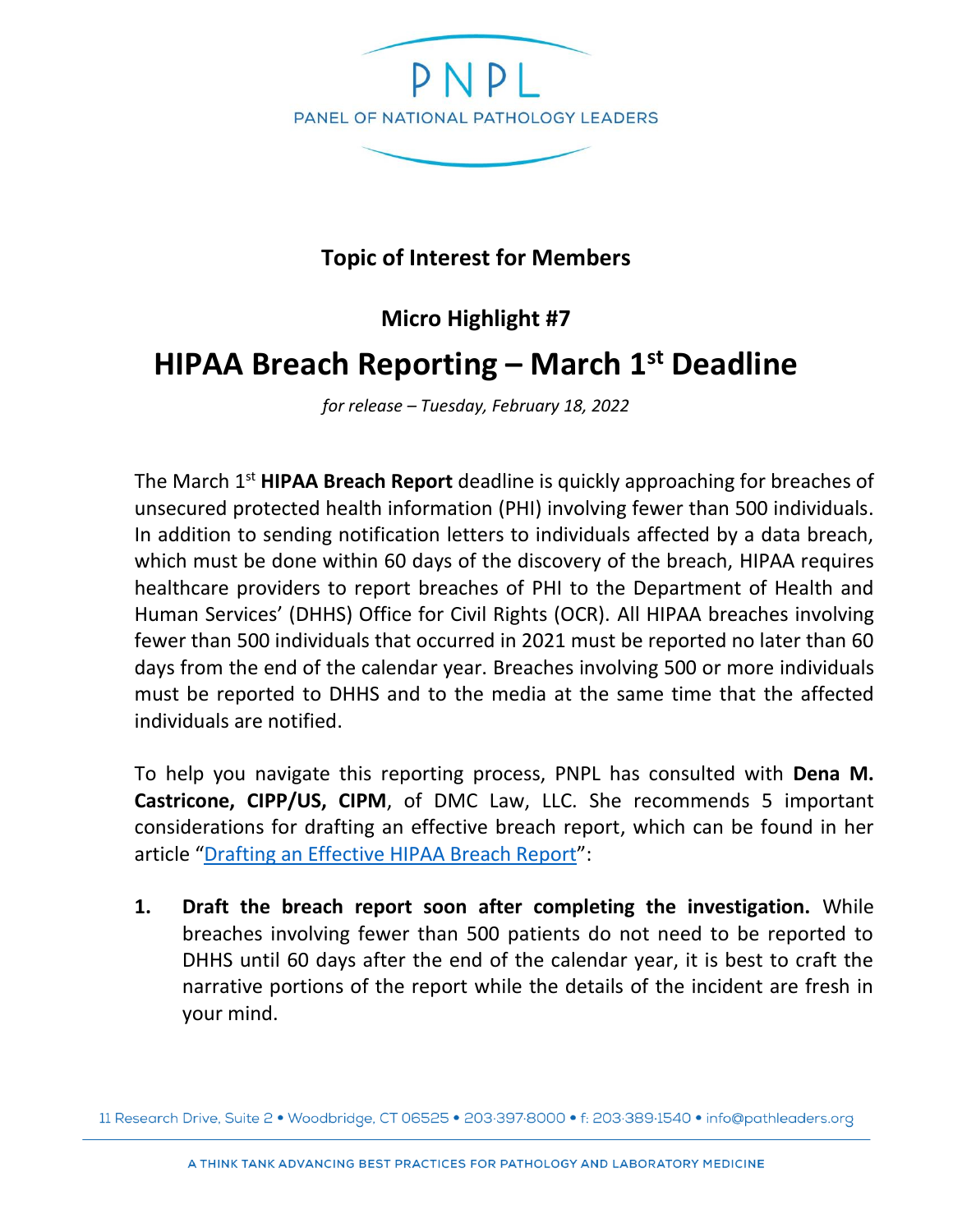

- **2. Use the Reporting Form Template.** The breach report has many elements and must be filed electronically. It is useful to print the reporting form template on DHHS's website to use as a guide in preparing to file the report. The report requires the following information:
	- a. Number of individuals affected by the breach
	- b. Breach start and end date
	- c. Type of breach
	- d. Location of the breach
	- e. Type of phi involved
	- f. Brief description of the breach
	- g. Safeguards in place prior to breach
	- h. Notice of breach
	- i. Actions taken in response

While all elements are important, the three discussed below are vital.

**3. Craft an Effective Description of the Incident**. The brief description section is the sole narrative-only component of the report, and it provides a critically important opportunity for you to demonstrate that your organization knows how to handle a breach. The relevant facts derived from the investigation should drive the narrative. Avoid commentary and judgmental statements. Be clear on the timeline and the results of the investigation. Finally, note the steps taken to mitigate risk and to ensure that a similar event will not occur in the future. The description should leave no unanswered questions and should convince DHHS that your organization understands its obligations under HIPAA and that there is no need for it to get involved.